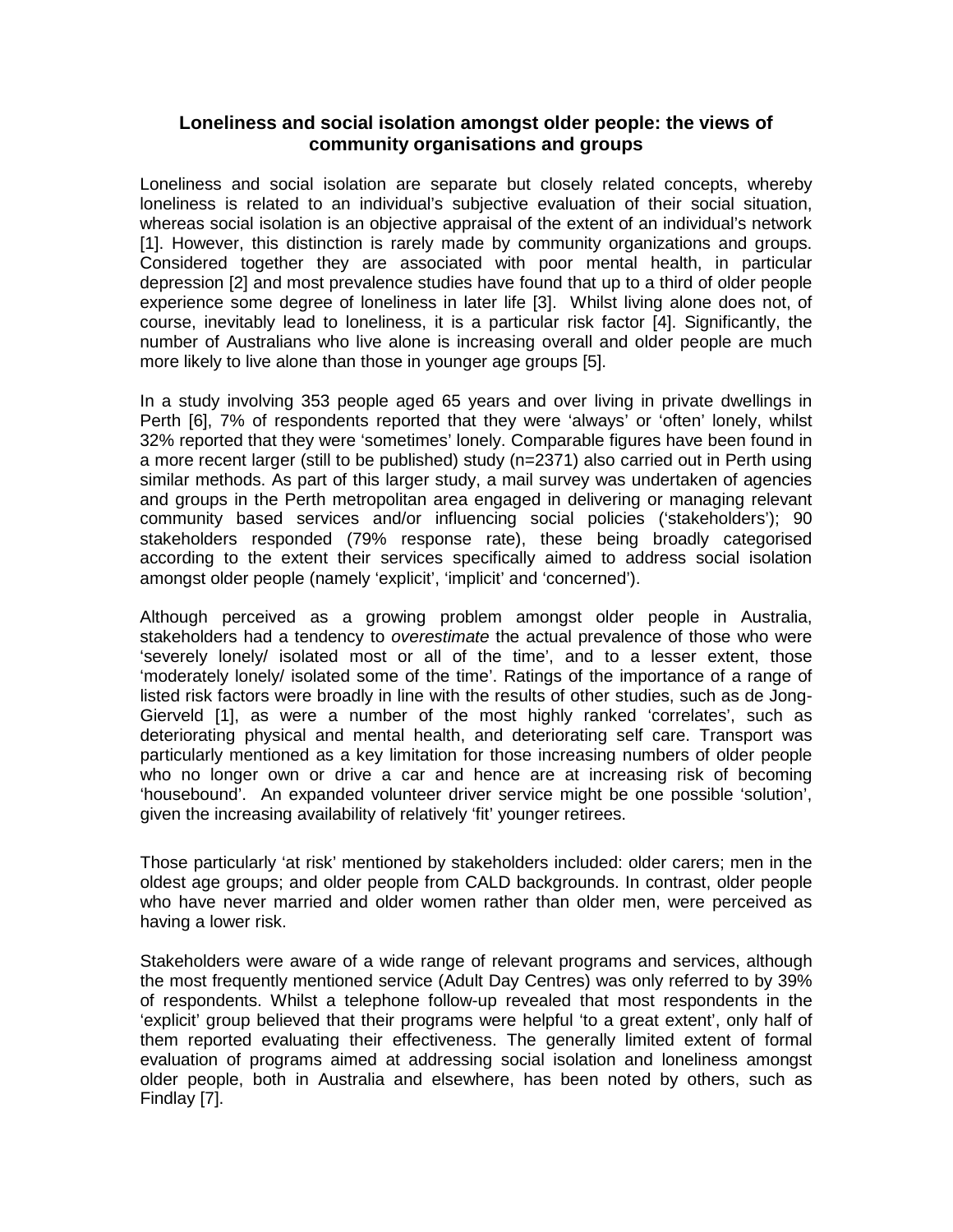Understanding stakeholder views and knowledge regarding social isolation/ loneliness is clearly important in assessing the need for disseminating research based evidence regarding actual prevalence and related issues. For example, the fact that nearly all stakeholder respondents felt that older people were at greater risk of loneliness/ social isolation than younger people, strengthens the case for community agencies to be particularly sensitive to the needs in this area of those older people in 'at risk' categories.

'Social inclusion' is a key government policy direction and one of its aims is to ensure that all Australians will have the resources, opportunities and capability to engage, by connecting with people and using their local community's resources [8]. This implies a number of policy changes (e.g. resource allocation such as transport) to support agencies' services for those older people at risk.

Awareness of the important difference between social isolation and loneliness, together with knowledge of relevant current programs is also crucial for stakeholders, if they are to assess how they might intervene most effectively in this area. Overall, stakeholders in Perth would seem to possess a reasonable degree of relevant knowledge and expertise. However, there appear to be gaps in the extent of awareness of all the relevant programs and services and a need for more formal evaluations of the impact (benefits, helpfulness) of particular interventions.

## **References**

- 1. de Jong-Gierveld J. A review of loneliness: concept and definitions, determinants and consequences. Reviews in Clinical Gerontology*.* 1998; 8: 73 – 80.
- 2. Harris T, Cook DG, Victor C, Rink E, Mann AH, Shah S, Dewilde S, Beighton C. Predictors of depressive symptoms in older people – a survey of two general practice populations. Age and Ageing*.* 2003; 32: 510 – 518.
- 3. Victor CR, Scambler SJ, Shah S, Cook DG, Harris T, Rink E, de Wilde S. Has loneliness amongst older people increased? An investigation into variations between cohorts. Ageing and Society*.* 2002; 22: 585 – 597.
- 4. Savikko N, Routasalo P, Tilvis R, Strandberg T, Pitkala K. Predictors and subjective causes of loneliness in an aged population. Archives of Gerontology and Geriatrics. 2005; 41: 223-233.
- 5. Australian Bureau of Statistics. Australian Social Trends 2005. Canberra, ACT: 2005.
- 6. Steed L, Boldy D, Grenade L, Iredell, H. The demographics of loneliness among older people in Perth, Western Australia, Australasian Journal on Ageing. 2007; 26(2): 81-86.
- 7. Findlay R. Interventions to reduce social isolation among older people: where is the evidence? Ageing and Society 2003; 23: 647-58.
- 8. Australian Government. Social Inclusion Website. Available at: [http://www.socislinclusion.gov.au](http://www.socislinclusion.gov.au/)